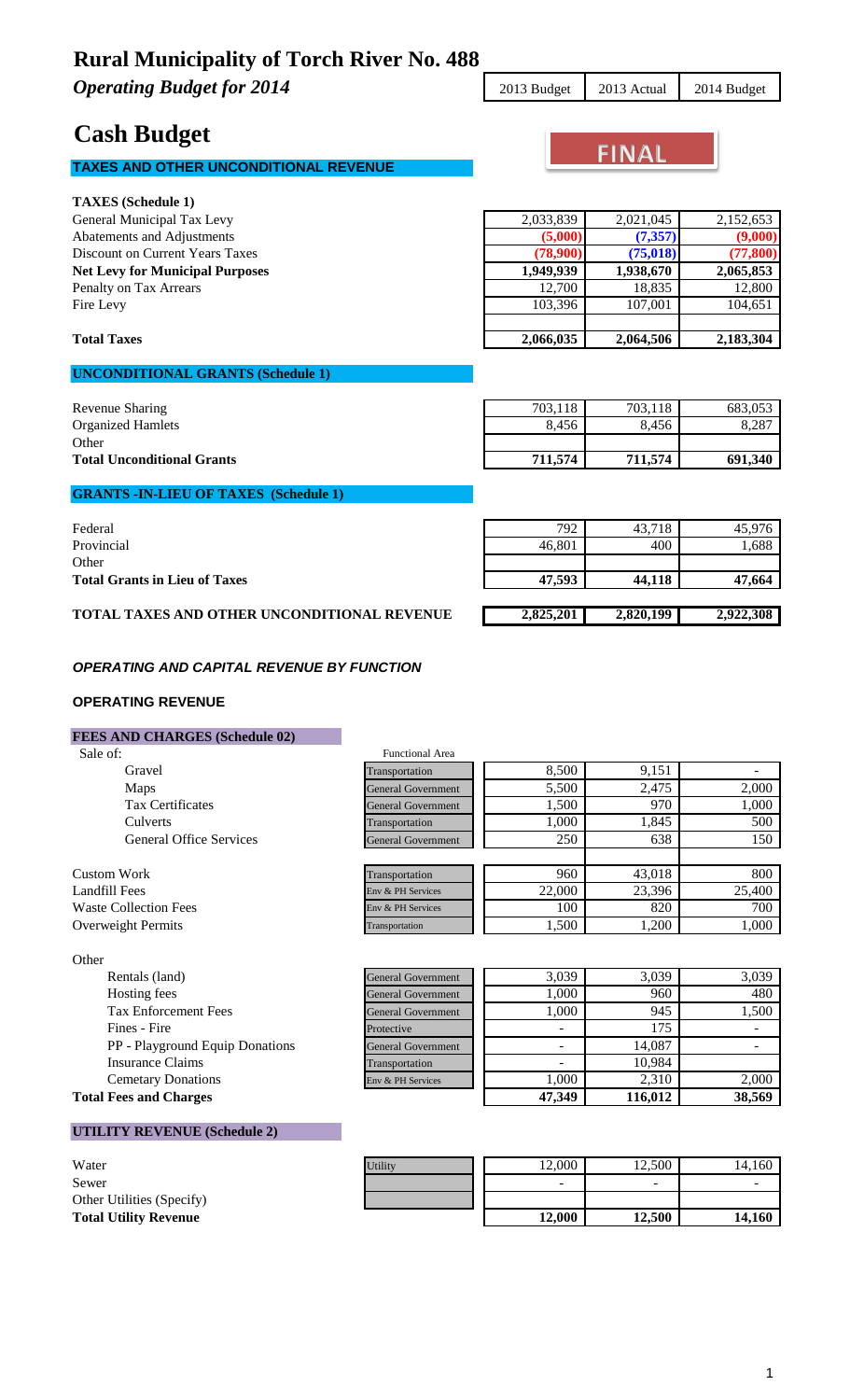**Operating Budget for 2014** 2013 Budget 2013 Actual 2014 Budget

**MAINTENANCE AND DEVELOPMENT CHARGES (Schedule 2)**

| Road Maintenance and Restoration Agreements                     | Transportation            | 40,000                   | 30,650                        | 15,000             |
|-----------------------------------------------------------------|---------------------------|--------------------------|-------------------------------|--------------------|
| <b>Building Permits</b>                                         | Planning & Devel          | 6,000                    | 5,090                         | 5,000              |
| <b>Development Charges</b>                                      | Planning & Devel          | 200                      | 200                           | 500                |
| <b>Appeals Fees</b>                                             | Planning & Devel          | 500                      |                               |                    |
| <b>Total Maintenance and Development Charges</b>                |                           | 46,200                   | 35,940                        | 20,500             |
| <b>CAPITAL ASSET PROCEEDS (Schedule 2)</b>                      |                           |                          |                               |                    |
| <b>Capital Asset Proceeds</b>                                   | Transportation            |                          | (106, 075)                    | 21,000             |
| <b>Land Sales - Gain</b>                                        | General Government        |                          |                               |                    |
| <b>INVESTMENT INCOME AND COMMISSIONS (Schedule 2)</b>           |                           |                          |                               |                    |
| Interest                                                        | <b>General Government</b> | 12,000                   | 19,042                        | 16,200             |
| Commissions                                                     | <b>General Government</b> | 1,500                    | 1,841                         | 1,800              |
| Dividends                                                       | <b>General Government</b> | 650                      | 1,918                         | 1,000              |
| <b>Investment Revenue</b>                                       | General Government        |                          |                               | 2,800              |
| <b>Total Investment Income and Commissions</b>                  |                           | 14,150                   | 22,802                        | 21,800             |
| <b>PDAP</b>                                                     | Transportation            |                          |                               |                    |
| <b>GAS TAX</b>                                                  | Transportation            | 83,000                   | 83,089                        | 83,000             |
| SK WATERSHED - Channel Clearing                                 | Transportation            | 7,130                    | 7,130                         | 13,000             |
| PEST CONTROL                                                    | Env & PH Services         | 8,750                    | 8,754                         | 12,500             |
| <b>Total Conditional Grants</b>                                 |                           | 98,880                   | 98,973                        | 108,500            |
|                                                                 |                           |                          |                               |                    |
| <b>Total Operating Revenues</b>                                 |                           | 218,579                  | 180,151                       | 224,529            |
| <b>CAPITAL REVENUE</b>                                          |                           |                          |                               |                    |
| <b>CONDITIONAL GRANTS (Schedule 2)</b>                          |                           |                          |                               |                    |
| Federal                                                         |                           |                          |                               |                    |
| Provincial<br><b>Bridges</b>                                    | Transportation            | $\blacksquare$           | 242,254                       | 397,600            |
| <b>Total Conditional</b>                                        |                           |                          | 242,254                       | 397,600            |
| <b>Total Capital Revenues</b>                                   |                           |                          | 242,254                       | 397,600            |
|                                                                 |                           |                          |                               |                    |
| <b>OTHER REVENUES</b>                                           |                           |                          |                               |                    |
| <b>Sask Lotteries</b>                                           |                           |                          |                               |                    |
| TIP grants                                                      |                           |                          |                               |                    |
| <b>Donations-Hamlets</b>                                        | Transportation            |                          |                               |                    |
| Donations - Culvert Project                                     | Transportation            |                          |                               |                    |
| <b>Transfer In from Reserves</b><br><b>Total Other Revenues</b> | Transportation            | $\overline{\phantom{a}}$ | $\overline{\phantom{a}}$<br>٠ | 150,000<br>150,000 |
|                                                                 |                           |                          |                               |                    |
|                                                                 |                           |                          |                               |                    |
| <b>TOTAL REVENUES</b>                                           |                           | 3,043,780                | 3,242,604                     | 3,694,437          |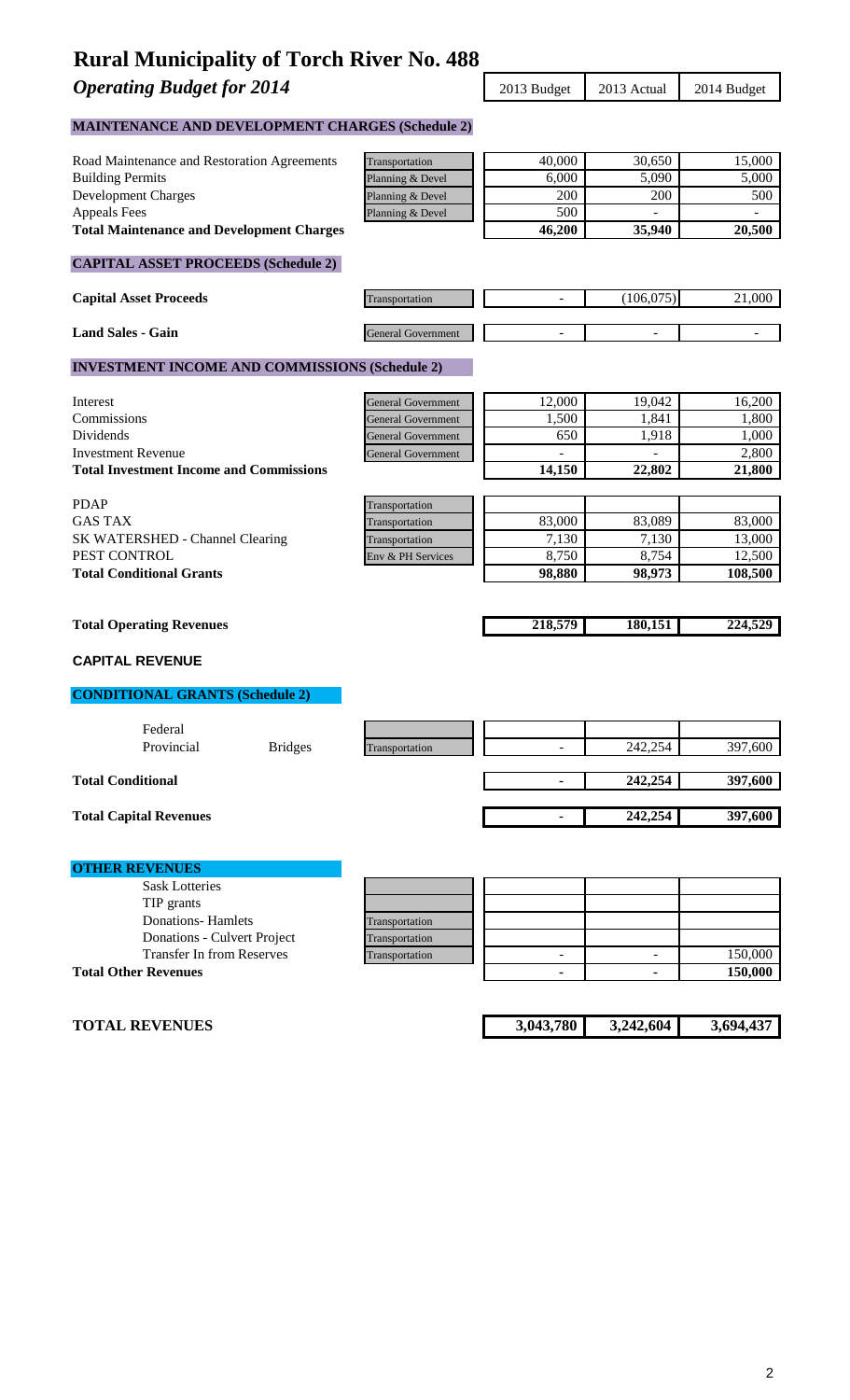**Operating Budget for 2014** 2013 Budget 2013 Actual 2014 Budget

### **OPERATING EXPENDITURES**

## **General Government (Schedule 3)** Wages & Benefits Wages Council & Comm. Mtgs. 24,900 24,525 26,400 Administrator 48,003 48,003 48,003 56,000 Assistant Administrators 33,500 36,200 80,050 Casual Office Clerk 20,475 20,358 10,000 Other - Hamlet Indemnity 400 400 400 Benefits Council & Comm. Mtgs.- Mileage 6,000 7,506 7,850 Administrator 10,366 10,307 11,453<br>Assistant Administrator 7,690 7,094 17.687 Assistant Administrator 17,690 7,094 17,687 Office Clerk 1,840 Other - WCB (council/janitor) 1,800 1,839 1,875 **Subtotal Wages and Benefits** 158,254 160,785 213,555 Professional/Contract Services Legal Fees 1,500 1,301 1,500 1,500 1,500 1,500 1,500 1,500 1,500 1,500 1,500 1,500 1,500 1,500 1,500 1,500 1,500 1,500 1,500 1,500 1,500 1,500 1,500 1,500 1,500 1,500 1,500 1,500 1,500 1,500 1,500 1,500 1,500 1,500 1,500 1 Audit 3,000 8,025 7,525 8,000 Assessment - SAMA & Bd Revision 29,780 29,780 29,831 35,340 Advertising 500 214 500 Printing 2,513 1,500 2,513 1,500 Council Convention, Travel, meals & staff socials  $\begin{array}{|c|c|c|c|c|c|c|c|c|} \hline \end{array}$  10,400  $\begin{array}{|c|c|c|c|c|c|c|c|c|} \hline \end{array}$  8,671 9,500 Staff Travel, Meals and Training 2,000 3,526 4,500 Office Maintenance (Janitorial Contract) 2,600 2,200 2,600 2,600 Insurance (General & Bond) 1,110 989 995 Memberships/Subscriptions 6,000 5,277 6,000 Hosting Charges/Fees 2,500 2,835 2,000 Tax Enforcement/Collection 2,000 982 1,200 Consulting Fees 500 470 Contract for Postage Meters, Other Equipment 2,300 1,715 2,300 Bank Charges & Past due Interest 200 453 300 Elections & Other  $\sim$  3,500 **Subtotal Professional Contracted Services** 75,415 75,415 68,501 79,735 Utilities Heat 1,800 1,629 2,000 Power 2,000 1,533 2,000 Water 1,000 1,068 1,068 1,068 Telephone  $3,000$   $2,757$   $3,000$   $3,000$   $3,000$ **Subtotal Utilities** 7,600 6,986 8,068 Maintenance, Materials and Supplies Stationary and Supplies 6,000 6,000 6,000 6,000 6,000 Postage  $5,000$   $4,015$  3,000 Office Furniture & Equipment 6,400 Janitorial supplies 1,500 781 1,000 Software (support, Renewals, Upgrades) 7,000 5,368 11,500 Website  $\sim$  -  $\sim$  -  $\sim$  -Pharmaceutical and First Aid Supplies 700 545 200 Long service awards  $450 \mid 414 \mid 300$ Office Repair/Maintenance. 2,500 647 1,500 Office Admin - HAMLETS 80 **Subtotal Maintenance, Materials and Supplies 28,220 20,037 20,037 29,900** Grants and Contributions 50 Tangible Capital Asset Expenditures 4,000 - 54,000 Allowance for Uncollectable 1,000 - 4,000 Interest **Interest** and the set of the set of the set of the set of the set of the set of the set of the set of the set of the set of the set of the set of the set of the set of the set of the set of the set of the set of

*Total General Government Expenditures* **274,539 256,309 389,258**

Other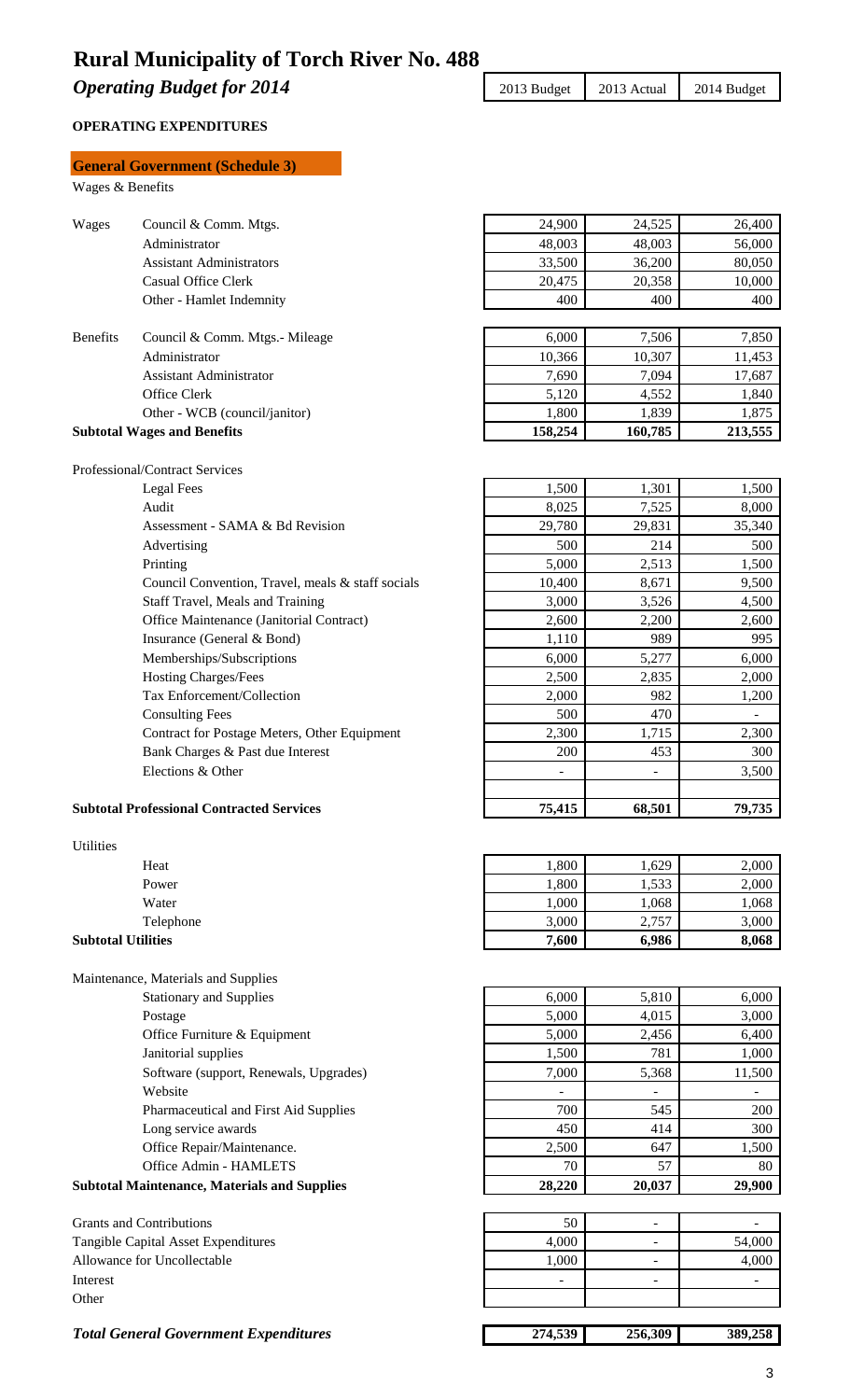**Operating Budget for 2014** 2013 Budget 2013 Actual 2014 Budget

| <b>Protective Services (Schedule 3)</b> |  |
|-----------------------------------------|--|
| <b>Police Protection</b>                |  |
|                                         |  |

| Professional/Contract Service                          |         |                          |         |
|--------------------------------------------------------|---------|--------------------------|---------|
| Justice Requisition                                    | 57,267  | 55,564                   | 55,563  |
| Insurance                                              |         |                          |         |
| Memberships/Subscriptions                              |         |                          |         |
| <b>Subtotal Policing Professional/Contract Service</b> | 57,267  | 55,564                   | 55,563  |
|                                                        |         |                          |         |
| <b>Grants and Contributions</b>                        |         | L.                       |         |
| Tangible Capital Asset Expenditures                    |         |                          |         |
| Interest                                               |         |                          |         |
| <b>Other - Contract Services</b>                       |         |                          |         |
|                                                        |         |                          |         |
| <b>Subtotal Policing Protection</b>                    | 57,267  | 55,564                   | 55,563  |
| <b>Fire Protection</b>                                 |         |                          |         |
| <b>Professional/Contract Services</b>                  |         |                          |         |
| EMS Contract (911)                                     | 1,844   | 1,835                    | 1,835   |
| Travel & Conferences                                   | 1,500   | 371                      | 1,500   |
| Insurance                                              | $\sim$  | $\overline{\phantom{0}}$ | ÷,      |
| Advertising                                            | 180     |                          | 100     |
| Hamlets - fire protection                              | 1,350   | 1,659                    | 1,680   |
| <b>Subtotal Fire Professional/Contract Services</b>    | 4,874   | 3,865                    | 5,115   |
|                                                        |         |                          |         |
|                                                        |         |                          |         |
| <b>Grants and Contributions</b>                        | 87,200  | 91,965                   | 94,108  |
| Tangible Capital Asset Expenditures                    |         |                          |         |
| Interest                                               |         |                          |         |
| Allowance for Uncollectable                            |         |                          |         |
| Other (Specify)                                        |         |                          |         |
| <b>Subtotal Fire Protection</b>                        | 92,074  | 95,830                   | 99,223  |
|                                                        |         |                          |         |
| <b>Total Protective Services</b>                       | 149,341 | 151,394                  | 154,786 |
|                                                        |         |                          |         |
| <b>Transportation Services (Schedule 3)</b>            |         |                          |         |
| <b>Maintenance</b>                                     |         |                          |         |
| Wages & Benefits                                       |         |                          |         |
| Superintendent                                         | 63,660  | 63,660                   | 71,427  |
| Labourers                                              | 490,000 | 525,887                  | 615,128 |
| Superintendent - benefits                              | 13,353  | 12,520                   | 14,605  |
| Labourers - benefits                                   | 111,600 | 103,499                  | 135,200 |
| Council Supervision                                    | 4,950   | 5,624                    | 5,850   |
| <b>Subtotal Wages and Benefits</b>                     | 683,563 | 711,191                  | 842,210 |
|                                                        |         |                          |         |
| <b>Professional Contract Services</b>                  |         |                          |         |
| Engineering                                            |         |                          |         |
| Contracted Maintenance (snowplowing/mowing)            | 300     | 2,966                    | 300     |
| Advertising                                            | 190     | 84                       | 300     |
| Travel, Meals and Subsistence                          | 750     | 3,283                    | 1,500   |
| Insurance/Vehicle Registration                         | 32,000  | 53,299                   | 45,000  |
| Alarm System                                           | 1,975   | 2,193                    | 2,300   |

## **Subtotal Professional/Contract Services** 35,215 61,825 49,400

| <b>Utilities</b>          |        |        |        |
|---------------------------|--------|--------|--------|
| Heat                      | 5,200  | 4,813  | 5,200  |
| Power                     | 5,800  | 5,902  | 6,000  |
| <b>Street Lights</b>      | 3,550  | 3,264  | 3,600  |
| Water                     |        |        |        |
| Telephone/Radio Tower     | 3,000  | 2,888  | 3,300  |
| <b>Subtotal Utilities</b> | 17,550 | 16,866 | 18,100 |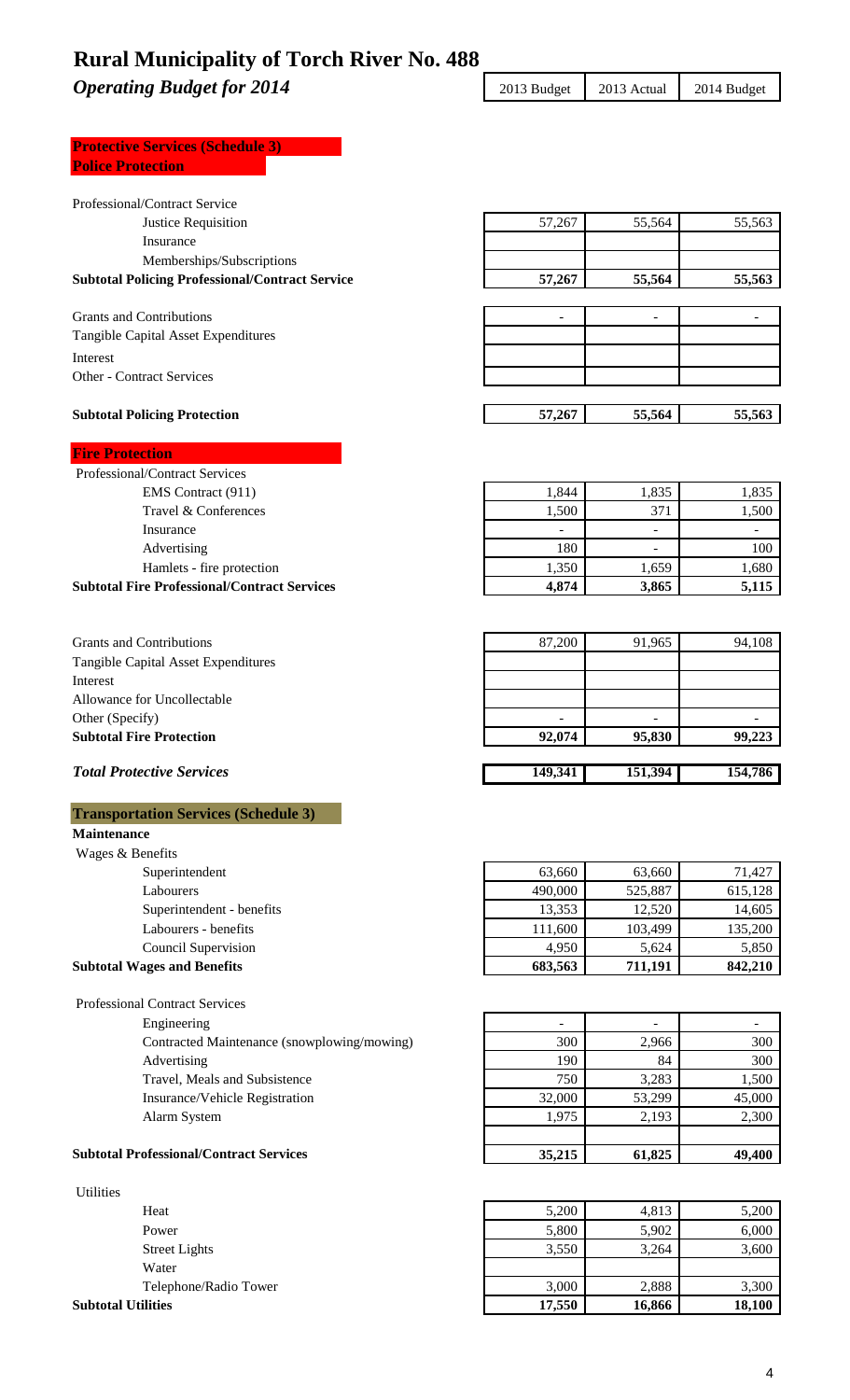## **Operating Budget for 2014** 2013 Budget 2013 Actual 2014 Budget **Rural Municipality of Torch River No. 488**

| Operating Dauger jul 2017                                | $\omega$ 19 Duugtt | 2019 Actual | $2014 \text{ D}$ uugu |
|----------------------------------------------------------|--------------------|-------------|-----------------------|
| Maintenance, Materials & Supplies                        |                    |             |                       |
| Building Maintenance Materials & Supplies                | 1,850              | 1,186       | 1,500                 |
| Shop Supplies and Small Tools                            | 12,080             | 13,499      | 15,450                |
| <b>Safety Supplies</b>                                   | 500                | 3,645       | 4,000                 |
| Equipment/Machinery Repairs & Maintenance                | 172,052            | 99,140      | 234,000               |
| Mechanic Tool Allowance                                  | 1,150              |             |                       |
| Fuel & Oil                                               | 355,500            | 348,334     | 365,100               |
| Gravel/Sand                                              | 250,000            | 195,202     | 220,000               |
| Trucking for Gravel                                      | 80,000             | 132,755     | 140,000               |
| Culverts/Drainage                                        | 12,000             | 27,925      | 23,000                |
| Surfacing Material/CaCl2                                 |                    |             |                       |
| Road Construction                                        | 25,000             |             |                       |
| Road/Street signs                                        | 19,400             | 25,044      | 6,000                 |
| <b>Bridge Repairs/Maintenenance</b>                      | 1,000              | 244         | 700                   |
| <b>Subtotal Maintenance, Materials and Supplies</b>      | 930,532            | 846,975     | 1,009,750             |
|                                                          |                    |             |                       |
| <b>Grants and Contributions</b>                          |                    |             |                       |
| Tangible Capital Asset Expenditure - Equipment           | 404,100            | 434,743     | 403,850               |
| Tangible Capital Asset Expenditure - Bridges             | 125,000            | 9,000       | 320,000               |
| Tangible Capital Asset Expenditure - (Culverts >1000 mm) |                    | 39,148      | 250,000               |
| Interest                                                 | 300                |             |                       |
| Other (Specify)-                                         |                    |             |                       |
| Other (Specify)-<br><b>Total Maintenance</b>             |                    |             |                       |
|                                                          | 2,195,960          | 2,119,747   | 2,893,310             |
| <b>Total Transportation Services</b>                     | 2,195,960          | 2,119,747   | 2,893,310             |
|                                                          |                    |             |                       |
| <b>Environmental Health Service (Schedule 3)</b>         |                    |             |                       |
| Wages & Benefits                                         |                    |             |                       |
| Municipal Force Wages-Garrick Landfill                   | 30,000             | 29,684      | 37,842                |
| Municipal Force Benefits                                 | 7,030              | 6,447       | 8,000                 |
| <b>Subtotal Wages and Benefits</b>                       | 37,030             | 36,130      | 45,842                |
| <b>Professional Contract Services</b>                    |                    |             |                       |
| Waste Collection/Disposal- GA & SH                       | 3,000              | 2,487       | 2,700                 |
| Contracted Pest and Weed Control                         | 47,350             | 25,899      | 42,900                |
| Insurance                                                | 50                 | 32          | 90                    |
| <b>Subtotal Professional/Contract Services</b>           | 50,400             | 28,419      | 45,690                |
| Maintenance, Materials & Supplies                        |                    |             |                       |
| Repairs & Fuel                                           | 8,300              | 2,628       | 5,000                 |
| <b>Waste Collection Supplies</b>                         | 6,000              | 5,389       | 6,000                 |
| Pest Control Supplies/Bait                               |                    | 1,395       | 800                   |
| Subtotal Maintenance, Materials & Supplies               | 14,300             | 9,411       | 11,800                |
|                                                          |                    |             |                       |
| Grants and Contributions (ADD Board)                     | 6,500              | 6,132       | 7,500                 |
| Tangible Capital Asset Expenditures                      |                    |             |                       |
| Interest                                                 |                    |             |                       |
| Other (small tools and equipment)                        |                    |             |                       |
| <b>Total Environmental Health Service Expenditures</b>   | 108,230            | 80,092      | 110,832               |
|                                                          |                    |             |                       |
| <b>Public Health and Welfare Services (Schedule 3)</b>   |                    |             |                       |
| Grants and Contributions (Clinic Subsidy)                | 25,000             | 6,748       | 15,100                |
| Tangible Capital Asset Expenditures                      |                    |             |                       |
| Interest                                                 |                    |             |                       |
| Other -Cemetery                                          | 1,000              | 2,310       | 2,000                 |
|                                                          |                    |             |                       |

*Total Public Health and Welfare Expenditures* 26,000 9,058 17,100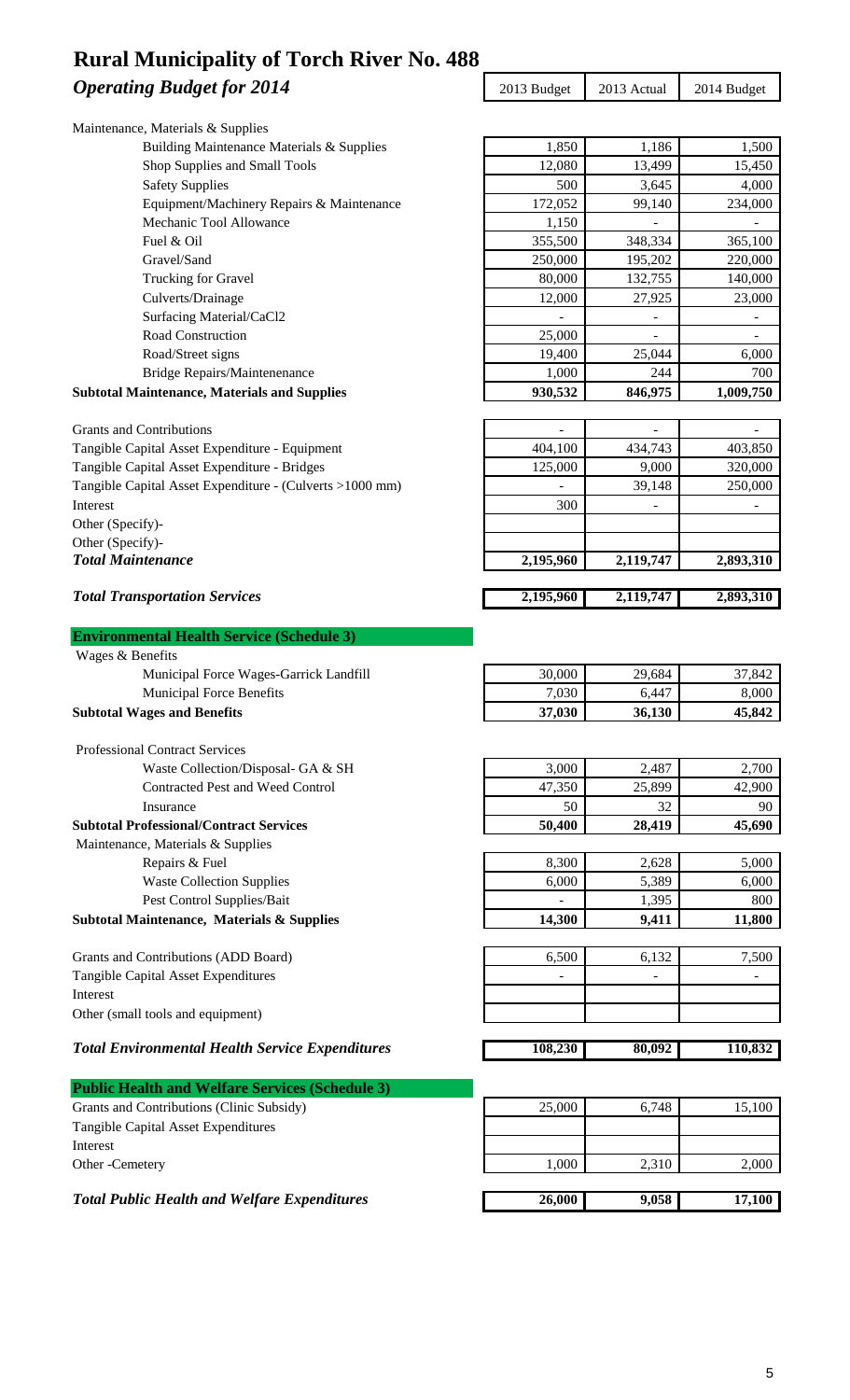**Operating Budget for 2014** 2013 Budget 2013 Actual 2014 Budget

| <b>Planning and Development Services</b> |
|------------------------------------------|
|------------------------------------------|

| <b>Subtotal Professional/Contract Services</b> | 12,600 | 5,339 | 8,900 |
|------------------------------------------------|--------|-------|-------|
| <b>Contracted Equipment Repairs</b>            |        |       |       |
| Memberships/Subscriptions- code book (2012)    | 300    | 40    | 100   |
| Travel, meals, subsistence (appeal fees)       | 1,300  | 298   | 800   |
| Advertising                                    | 1,000  | 323   | 1,000 |
| Planning & Zoning Costs                        | 3,000  | 415   | 1,000 |
| <b>Building Inspection Fees</b>                | 7.000  | 4,263 | 6,000 |

| <b>Grants and Donations</b>           | 6,000 | 8,239 | 18.404 |
|---------------------------------------|-------|-------|--------|
| Tangible Capital Asset Expenditures - |       |       |        |
| Other (                               |       |       |        |
| Other (                               |       |       |        |
|                                       |       |       |        |

## *Total Planning and Development Expenditures* 18,600 13,578 27,304

## **Recreation and Cultural Services (Schedule 03)**

| <b>Professional/Contract Services</b>          |                          |                          |        |
|------------------------------------------------|--------------------------|--------------------------|--------|
| Travel, Meals & Subsistence                    | $\overline{\phantom{0}}$ | $\overline{\phantom{a}}$ |        |
| <b>Contracted Repairs</b>                      |                          |                          |        |
| Pruden's Point - Beach Project                 | $\overline{\phantom{0}}$ | -                        |        |
| <b>Library Requisition</b>                     | 17,500                   | 16,500                   | 17,500 |
| <b>Subtotal Professional/Contract Services</b> | 17.500                   | 16.500                   | 17,500 |
|                                                |                          |                          |        |

| Grants and Contributions - Library Hours          | 1.050  | 781    | 1,000  |
|---------------------------------------------------|--------|--------|--------|
| Grants and Contributions - R&C Grant              |        |        | 20,000 |
| Tangible Capital Asset Expenditures               |        |        |        |
| Interest                                          |        |        |        |
| Allowance for Uncollectable                       |        |        |        |
| Other (                                           |        |        |        |
|                                                   |        |        |        |
| <b>Total Recreation and Cultural Expenditures</b> | 18,550 | 17,282 | 18,500 |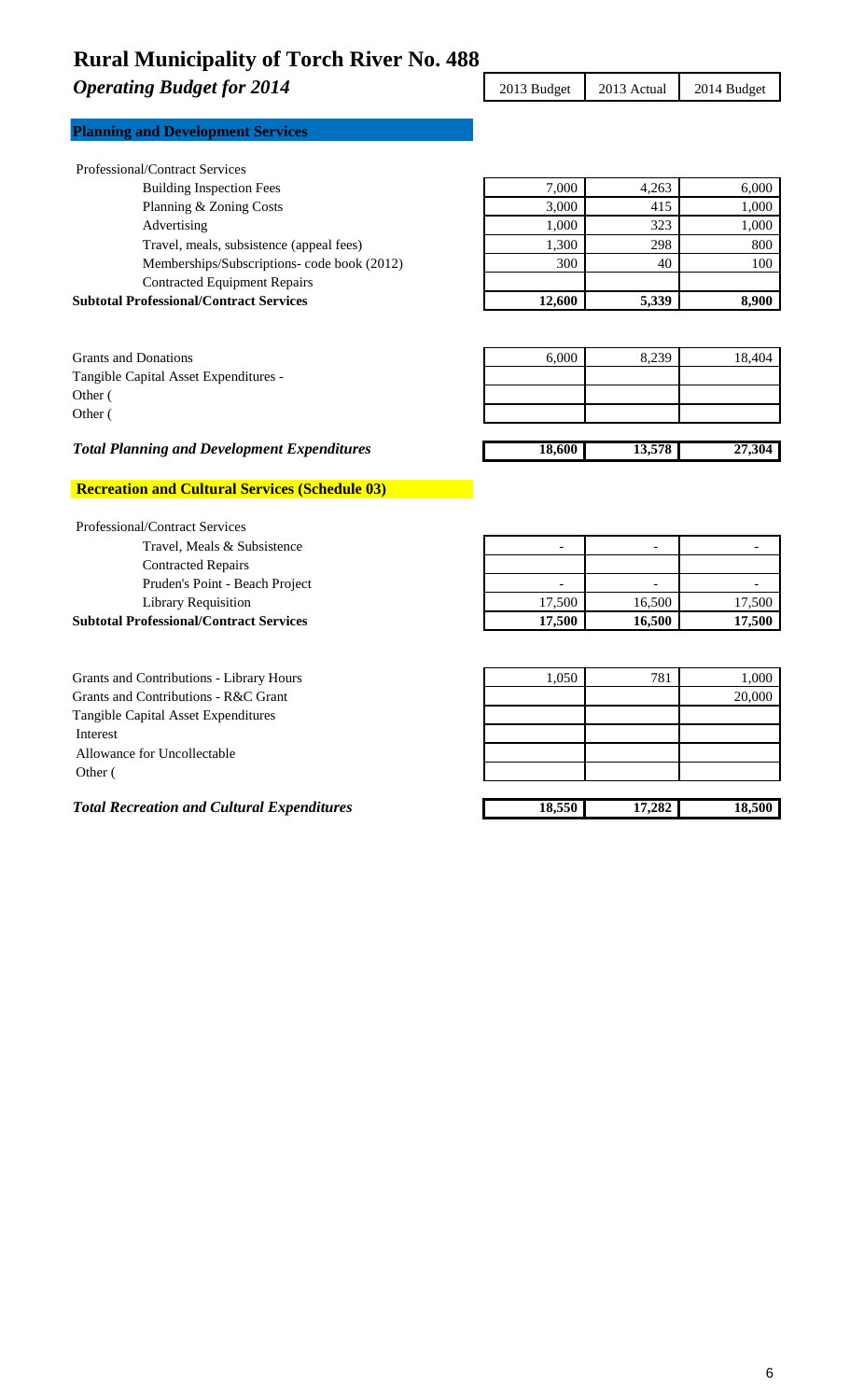# **Operating Budget for 2014** 2013 Budget 2013 Actual 2014 Budget

| Wages & Benefits<br><b>Municipal Force Wages</b><br>Municipal Force Benefits<br><b>Subtotal Wages and Benefits</b><br>Professional/Contract Services<br>Travel, Meals, Subsistence<br>Insurance<br>Contracted Repairs (Building, Equipment)<br><b>Laboratory Testing</b><br>Other (Specify)<br><b>Subtotal Professional/Contract Services</b><br><b>Utilities</b><br>Heat<br>Power<br>Telephone<br><b>Subtotal Utilities</b><br><b>Maintenance, Materials and Supplies</b><br><b>Stationary and Postage</b><br>Building Maintenance Materials & Supplies<br>Shop Supplies and Small Tools<br>Chemicals<br>Gravel/Sand | 3,650<br>3,650<br>910<br>910<br>500<br>5,000<br>5,500<br>600<br>4,900<br>2,000 | 3,678<br>3,678<br>484<br>484<br>621<br>4,465<br>5,086<br>513<br>7,257<br>1,561 | 3,700<br>3,700<br>870<br>870<br>800<br>5,300<br>$\overline{a}$<br>6,100<br>650<br>6,000<br>1,500 |
|-----------------------------------------------------------------------------------------------------------------------------------------------------------------------------------------------------------------------------------------------------------------------------------------------------------------------------------------------------------------------------------------------------------------------------------------------------------------------------------------------------------------------------------------------------------------------------------------------------------------------|--------------------------------------------------------------------------------|--------------------------------------------------------------------------------|--------------------------------------------------------------------------------------------------|
|                                                                                                                                                                                                                                                                                                                                                                                                                                                                                                                                                                                                                       |                                                                                |                                                                                |                                                                                                  |
|                                                                                                                                                                                                                                                                                                                                                                                                                                                                                                                                                                                                                       |                                                                                |                                                                                |                                                                                                  |
|                                                                                                                                                                                                                                                                                                                                                                                                                                                                                                                                                                                                                       |                                                                                |                                                                                |                                                                                                  |
|                                                                                                                                                                                                                                                                                                                                                                                                                                                                                                                                                                                                                       |                                                                                |                                                                                |                                                                                                  |
|                                                                                                                                                                                                                                                                                                                                                                                                                                                                                                                                                                                                                       |                                                                                |                                                                                |                                                                                                  |
|                                                                                                                                                                                                                                                                                                                                                                                                                                                                                                                                                                                                                       |                                                                                |                                                                                |                                                                                                  |
|                                                                                                                                                                                                                                                                                                                                                                                                                                                                                                                                                                                                                       |                                                                                |                                                                                |                                                                                                  |
|                                                                                                                                                                                                                                                                                                                                                                                                                                                                                                                                                                                                                       |                                                                                |                                                                                |                                                                                                  |
|                                                                                                                                                                                                                                                                                                                                                                                                                                                                                                                                                                                                                       |                                                                                |                                                                                |                                                                                                  |
|                                                                                                                                                                                                                                                                                                                                                                                                                                                                                                                                                                                                                       |                                                                                |                                                                                |                                                                                                  |
|                                                                                                                                                                                                                                                                                                                                                                                                                                                                                                                                                                                                                       |                                                                                |                                                                                |                                                                                                  |
|                                                                                                                                                                                                                                                                                                                                                                                                                                                                                                                                                                                                                       |                                                                                |                                                                                |                                                                                                  |
|                                                                                                                                                                                                                                                                                                                                                                                                                                                                                                                                                                                                                       |                                                                                |                                                                                |                                                                                                  |
|                                                                                                                                                                                                                                                                                                                                                                                                                                                                                                                                                                                                                       |                                                                                |                                                                                |                                                                                                  |
|                                                                                                                                                                                                                                                                                                                                                                                                                                                                                                                                                                                                                       |                                                                                |                                                                                |                                                                                                  |
|                                                                                                                                                                                                                                                                                                                                                                                                                                                                                                                                                                                                                       |                                                                                |                                                                                |                                                                                                  |
|                                                                                                                                                                                                                                                                                                                                                                                                                                                                                                                                                                                                                       |                                                                                |                                                                                |                                                                                                  |
|                                                                                                                                                                                                                                                                                                                                                                                                                                                                                                                                                                                                                       |                                                                                |                                                                                |                                                                                                  |
|                                                                                                                                                                                                                                                                                                                                                                                                                                                                                                                                                                                                                       |                                                                                |                                                                                |                                                                                                  |
|                                                                                                                                                                                                                                                                                                                                                                                                                                                                                                                                                                                                                       |                                                                                |                                                                                |                                                                                                  |
|                                                                                                                                                                                                                                                                                                                                                                                                                                                                                                                                                                                                                       |                                                                                |                                                                                |                                                                                                  |
|                                                                                                                                                                                                                                                                                                                                                                                                                                                                                                                                                                                                                       |                                                                                |                                                                                |                                                                                                  |
|                                                                                                                                                                                                                                                                                                                                                                                                                                                                                                                                                                                                                       |                                                                                |                                                                                |                                                                                                  |
| <b>Subtotal Maintenance, Materials and Supplies</b>                                                                                                                                                                                                                                                                                                                                                                                                                                                                                                                                                                   | 7,500                                                                          | 9,332                                                                          | 8,150                                                                                            |
| <b>Grants and Contributions</b>                                                                                                                                                                                                                                                                                                                                                                                                                                                                                                                                                                                       |                                                                                |                                                                                |                                                                                                  |
| Tangible Capital Asset Expenditures                                                                                                                                                                                                                                                                                                                                                                                                                                                                                                                                                                                   |                                                                                |                                                                                |                                                                                                  |
| Interest                                                                                                                                                                                                                                                                                                                                                                                                                                                                                                                                                                                                              |                                                                                |                                                                                |                                                                                                  |
| Allowance for Uncollectable                                                                                                                                                                                                                                                                                                                                                                                                                                                                                                                                                                                           |                                                                                |                                                                                |                                                                                                  |
| Other (Specify)                                                                                                                                                                                                                                                                                                                                                                                                                                                                                                                                                                                                       |                                                                                |                                                                                |                                                                                                  |
|                                                                                                                                                                                                                                                                                                                                                                                                                                                                                                                                                                                                                       |                                                                                |                                                                                |                                                                                                  |
| <b>Total Utilities Expenditures</b>                                                                                                                                                                                                                                                                                                                                                                                                                                                                                                                                                                                   | 17,560                                                                         | 18,580                                                                         | 18,820                                                                                           |
| <b>Reserves</b>                                                                                                                                                                                                                                                                                                                                                                                                                                                                                                                                                                                                       |                                                                                |                                                                                |                                                                                                  |
| <b>Transfer to Reserves</b>                                                                                                                                                                                                                                                                                                                                                                                                                                                                                                                                                                                           | 65,000                                                                         | 386,047                                                                        | 48,000                                                                                           |
| <b>Total Transfers to Reserves</b>                                                                                                                                                                                                                                                                                                                                                                                                                                                                                                                                                                                    | 65,000                                                                         |                                                                                | 48,000                                                                                           |
|                                                                                                                                                                                                                                                                                                                                                                                                                                                                                                                                                                                                                       |                                                                                |                                                                                |                                                                                                  |
| <b>TOTAL OPERATING EXPENDITURES</b>                                                                                                                                                                                                                                                                                                                                                                                                                                                                                                                                                                                   | 2,873,780                                                                      | 2,666,040                                                                      | 3,677,911                                                                                        |
| <b>CHANGE IN NET-FINANCIAL ASSETS</b>                                                                                                                                                                                                                                                                                                                                                                                                                                                                                                                                                                                 | 170,000                                                                        | 576,564                                                                        | 16,526                                                                                           |
| (Revenues Minus Expenditures)                                                                                                                                                                                                                                                                                                                                                                                                                                                                                                                                                                                         |                                                                                |                                                                                |                                                                                                  |
| <b>Operating Surplus/Appropriated Fund Usage</b>                                                                                                                                                                                                                                                                                                                                                                                                                                                                                                                                                                      |                                                                                |                                                                                |                                                                                                  |
| <b>Operating Fund Usage</b>                                                                                                                                                                                                                                                                                                                                                                                                                                                                                                                                                                                           | 170,000                                                                        | 576,564                                                                        | 16,526                                                                                           |
| <b>Appropriated Fund Usage</b>                                                                                                                                                                                                                                                                                                                                                                                                                                                                                                                                                                                        |                                                                                |                                                                                |                                                                                                  |
| <b>TOTAL CASH SURPLUS/(DEFICIT)</b>                                                                                                                                                                                                                                                                                                                                                                                                                                                                                                                                                                                   | 170,000                                                                        | 576,564                                                                        | 16,526                                                                                           |
|                                                                                                                                                                                                                                                                                                                                                                                                                                                                                                                                                                                                                       |                                                                                |                                                                                |                                                                                                  |